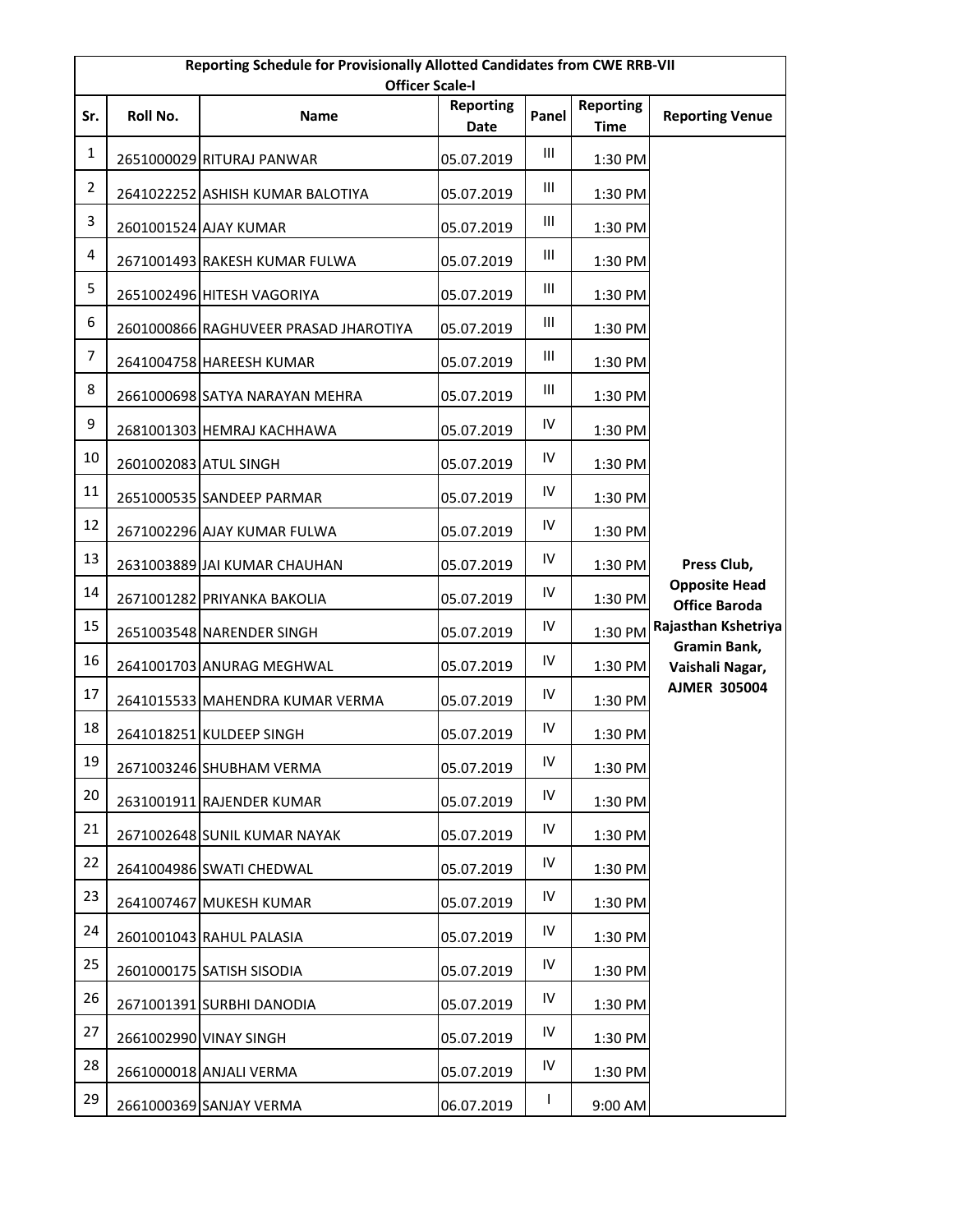| Reporting Schedule for Provisionally Allotted Candidates from CWE RRB-VII<br><b>Officer Scale-I</b> |                      |                                   |                          |               |                                 |                                              |  |
|-----------------------------------------------------------------------------------------------------|----------------------|-----------------------------------|--------------------------|---------------|---------------------------------|----------------------------------------------|--|
| Sr.                                                                                                 | Roll No.             | <b>Name</b>                       | <b>Reporting</b><br>Date | Panel         | <b>Reporting</b><br><b>Time</b> | <b>Reporting Venue</b>                       |  |
| 30                                                                                                  |                      | 2601002057 BHAVESH KUMAR SANKHALA | 06.07.2019               | I             | 9:00 AM                         |                                              |  |
| 31                                                                                                  |                      | 2681000005 ASHISH RAMAN           | 06.07.2019               | T             | 9:00 AM                         |                                              |  |
| 32                                                                                                  |                      | 2601001430 AKSHAY JINDAL          | 06.07.2019               | L             | 9:00 AM                         |                                              |  |
| 33                                                                                                  |                      | 2641019407 INDU CHAWLA            | 06.07.2019               | I             | 9:00 AM                         |                                              |  |
| 34                                                                                                  | 2601001277 PRIYANKA  |                                   | 06.07.2019               | I             | 9:00 AM                         |                                              |  |
| 35                                                                                                  |                      | 2641004675 SONU KULDEEP           | 06.07.2019               | I             | 9:00 AM                         |                                              |  |
| 36                                                                                                  |                      | 2641008540 HARISH KUMAR MEENA     | 06.07.2019               | I             | 9:00 AM                         |                                              |  |
| 37                                                                                                  |                      | 2601001645 CHANDRA PRAKASH MEENA  | 06.07.2019               | L             | 9:00 AM                         |                                              |  |
| 38                                                                                                  |                      | 2641013952 MANISH KUMAR MEENA     | 06.07.2019               | I             | 9:00 AM                         |                                              |  |
| 39                                                                                                  |                      | 2681001769 SUSHMITA MEENA         | 06.07.2019               | I             | 9:00 AM                         |                                              |  |
| 40                                                                                                  |                      | 2641020202 HINA MEENA             | 06.07.2019               | I             | 9:00 AM                         |                                              |  |
| 41                                                                                                  |                      | 2641006906 POOJA MEENA            | 06.07.2019               | I             | 9:00 AM                         |                                              |  |
| 42                                                                                                  |                      | 2641008758 ASHISH JHARWAL         | 06.07.2019               | I             | 9:00 AM                         | Press Club,                                  |  |
| 43                                                                                                  |                      | 2661000616 ROHIT MEENA            | 06.07.2019               | I             | 9:00 AM                         | <b>Opposite Head</b><br><b>Office Baroda</b> |  |
| 44                                                                                                  |                      | 2641008669 PADAM BAI MEENA        | 06.07.2019               | I             | 9:00 AM                         | Rajasthan Kshetriya                          |  |
| 45                                                                                                  |                      | 2641015244 KAMLESH KUMAR MEENA    | 06.07.2019               | I             | 9:00 AM                         | Gramin Bank,<br>Vaishali Nagar,              |  |
| 46                                                                                                  |                      | 2641003869 ASHISH MEENA           | 06.07.2019               | I             | 9:00 AM                         | <b>AJMER 305004</b>                          |  |
| 47                                                                                                  |                      | 2641001869 NEETESH KUMARI         | 06.07.2019               | I             | 9:00 AM                         |                                              |  |
| 48                                                                                                  |                      | 2641013575 PANKAJ KUMAR MEENA     | 06.07.2019               | I             | 9:00 AM                         |                                              |  |
| 49                                                                                                  | 2641007895 ARUNA     |                                   | 06.07.2019               | Ш             | 9:00 AM                         |                                              |  |
| 50                                                                                                  |                      | 2621000144 GOVIND RAM MEENA       | 06.07.2019               | $\mathsf{II}$ | 9:00 AM                         |                                              |  |
| 51                                                                                                  |                      | 2661002530 ANJU MEENA             | 06.07.2019               | Ш             | 9:00 AM                         |                                              |  |
| 52                                                                                                  |                      | 2641000783 MOHAN LAL MEENA        | 06.07.2019               | Ш             | 9:00 AM                         |                                              |  |
| 53                                                                                                  |                      | 2631005000 PARDEEP KUMAR          | 06.07.2019               | $\mathbf{II}$ | 9:00 AM                         |                                              |  |
| 54                                                                                                  |                      | 2671003430 PANKAJ GANDHI          | 06.07.2019               | Ш             | 9:00 AM                         |                                              |  |
| 55                                                                                                  | 2641019870 INDERJEET |                                   | 06.07.2019               | Ш             | 9:00 AM                         |                                              |  |
| 56                                                                                                  | 2631002142 SURESH    |                                   | 06.07.2019               | Ш             | 9:00 AM                         |                                              |  |
| 57                                                                                                  |                      | 2611001100 ANITA VERMA            | 06.07.2019               | Ш             | 9:00 AM                         |                                              |  |
| 58                                                                                                  |                      | 2631004822 SAHIL GODARA           | 06.07.2019               | Ш             | 9:00 AM                         |                                              |  |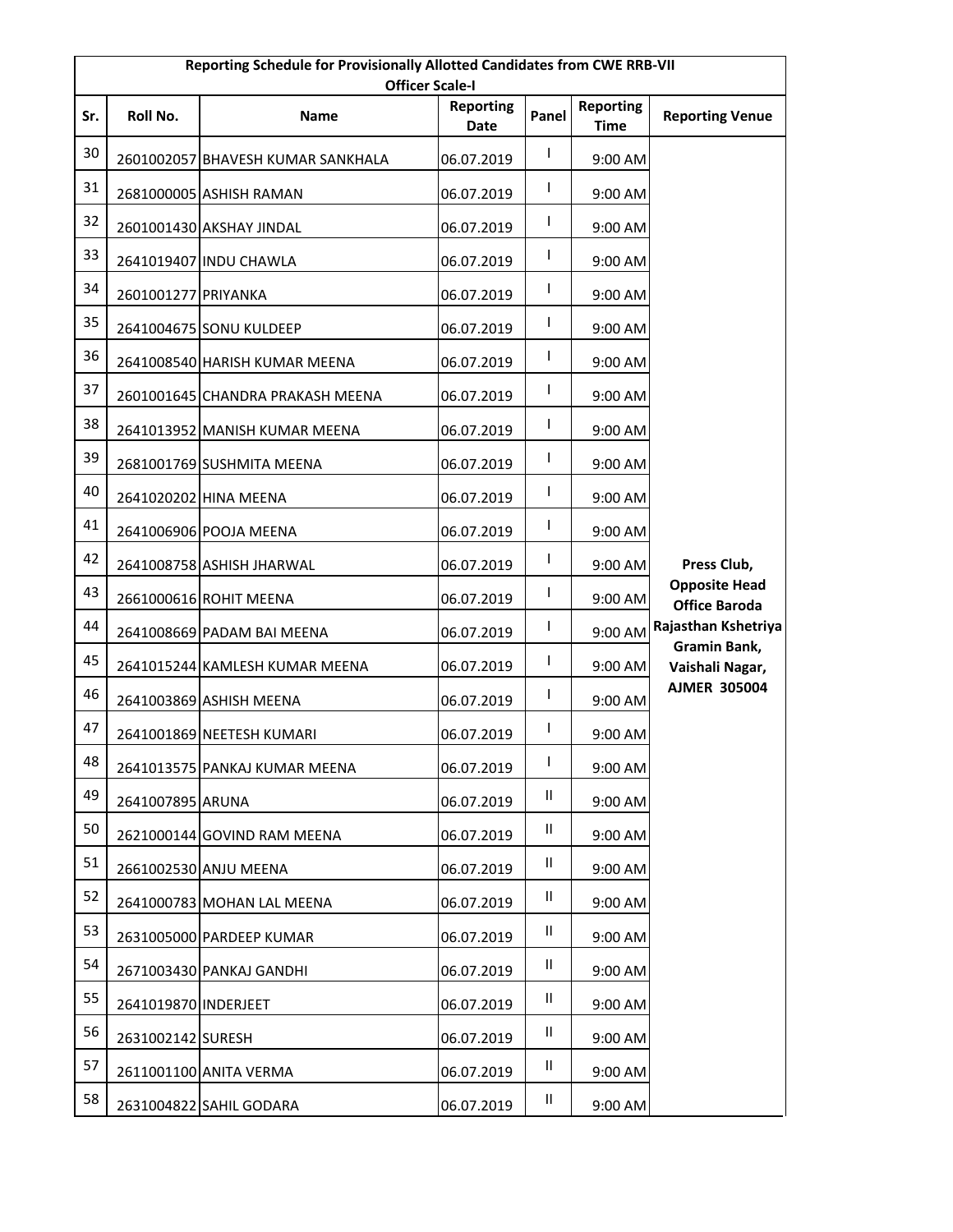|     | Reporting Schedule for Provisionally Allotted Candidates from CWE RRB-VII<br><b>Officer Scale-I</b> |                                  |                          |                                    |                                 |                                              |  |  |
|-----|-----------------------------------------------------------------------------------------------------|----------------------------------|--------------------------|------------------------------------|---------------------------------|----------------------------------------------|--|--|
| Sr. | Roll No.                                                                                            | <b>Name</b>                      | <b>Reporting</b><br>Date | Panel                              | <b>Reporting</b><br><b>Time</b> | <b>Reporting Venue</b>                       |  |  |
| 59  |                                                                                                     | 2641003069 SACHIN JAKHAR         | 06.07.2019               | $\mathbf{H}$                       | 9:00 AM                         |                                              |  |  |
| 60  |                                                                                                     | 2641021676 GHANSHYAM JYANI       | 06.07.2019               | Ш                                  | 9:00 AM                         |                                              |  |  |
| 61  |                                                                                                     | 2611002414 RAVINDER VERMA        | 06.07.2019               | Ш                                  | 9:00 AM                         |                                              |  |  |
| 62  | 2671003266 SARASWTI                                                                                 |                                  | 06.07.2019               | Ш                                  | 9:00 AM                         |                                              |  |  |
| 63  |                                                                                                     | 2651001701 TARACHAND             | 06.07.2019               | $\mathbf{H}$                       | 9:00 AM                         |                                              |  |  |
| 64  |                                                                                                     | 2601001693 SUNITA MANGAWA        | 06.07.2019               | Ш                                  | 9:00 AM                         |                                              |  |  |
| 65  |                                                                                                     | 2641018027 VISHAL HANSAWAT       | 06.07.2019               | $\mathbf{H}$                       | 9:00 AM                         |                                              |  |  |
| 66  |                                                                                                     | 2641005757 ANAND SEEGAR          | 06.07.2019               | $\mathsf{II}$                      | 9:00 AM                         |                                              |  |  |
| 67  |                                                                                                     | 2671002071 ARTI PRAJAPAT         | 06.07.2019               | Ш                                  | 9:00 AM                         |                                              |  |  |
| 68  |                                                                                                     | 2641017362 POOJA SWAMI           | 06.07.2019               | Ш                                  | 9:00 AM                         |                                              |  |  |
| 69  |                                                                                                     | 2671003682 VIRENDRA PRATAP SINGH | 06.07.2019               | Ш                                  | 9:00 AM                         |                                              |  |  |
| 70  |                                                                                                     | 2671001803 JAI PRAKASH JANGID    | 06.07.2019               | Ш                                  | 9:00 AM                         |                                              |  |  |
| 71  |                                                                                                     | 2631002299 VIVEK CHOUDHARY       | 06.07.2019               | $\ensuremath{\mathsf{III}}\xspace$ | 9:00 AM                         | Press Club,                                  |  |  |
| 72  |                                                                                                     | 2641015171 NITIN DHORIA          | 06.07.2019               | Ш                                  | 9:00 AM                         | <b>Opposite Head</b><br><b>Office Baroda</b> |  |  |
| 73  | 2641013124 SONU                                                                                     |                                  | 06.07.2019               | Ш                                  | 9:00 AM                         | Rajasthan Kshetriya                          |  |  |
| 74  |                                                                                                     | 2641015832 SUNIL KUMAR           | 06.07.2019               | $\ensuremath{\mathsf{III}}\xspace$ | 9:00 AM                         | Gramin Bank,<br>Vaishali Nagar,              |  |  |
| 75  |                                                                                                     | 2671000390 SEEMA BAJIYA          | 06.07.2019               | Ш                                  | 9:00 AM                         | <b>AJMER 305004</b>                          |  |  |
| 76  |                                                                                                     | 2641014360 KITESH SAHU           | 06.07.2019               | Ш                                  | 9:00 AM                         |                                              |  |  |
| 77  | 2681001875 KALPANA                                                                                  |                                  | 06.07.2019               | Ш                                  | 9:00 AM                         |                                              |  |  |
| 78  | 2601000106 VIJAY BEDA                                                                               |                                  | 06.07.2019               | Ш                                  | 9:00 AM                         |                                              |  |  |
| 79  |                                                                                                     | 2641017856 ANIL KUMAR NANDA      | 06.07.2019               | Ш                                  | 9:00 AM                         |                                              |  |  |
| 80  |                                                                                                     | 2631000892 GOURAV KUMAR          | 06.07.2019               | Ш                                  | 9:00 AM                         |                                              |  |  |
| 81  |                                                                                                     | 2641015536 ZEENAT BANO           | 06.07.2019               | Ш                                  | 9:00 AM                         |                                              |  |  |
| 82  |                                                                                                     | 2661002950 DEEPAK KUMAR          | 06.07.2019               | Ш                                  | 9:00 AM                         |                                              |  |  |
| 83  |                                                                                                     | 2601000682 DHARM CHAND SAINI     | 06.07.2019               | Ш                                  | 9:00 AM                         |                                              |  |  |
| 84  |                                                                                                     | 2601001981 VIJAY SINGH SAINI     | 06.07.2019               | Ш                                  | 9:00 AM                         |                                              |  |  |
| 85  |                                                                                                     | 2641011395 SOURABH KUMAR         | 06.07.2019               | $\ensuremath{\mathsf{III}}\xspace$ | 9:00 AM                         |                                              |  |  |
| 86  |                                                                                                     | 2671003559 DEVENDRA SINGH OLA    | 06.07.2019               | Ш                                  | 9:00 AM                         |                                              |  |  |
| 87  |                                                                                                     | 2631002508 ANKIT VERMA           | 06.07.2019               | Ш                                  | 9:00 AM                         |                                              |  |  |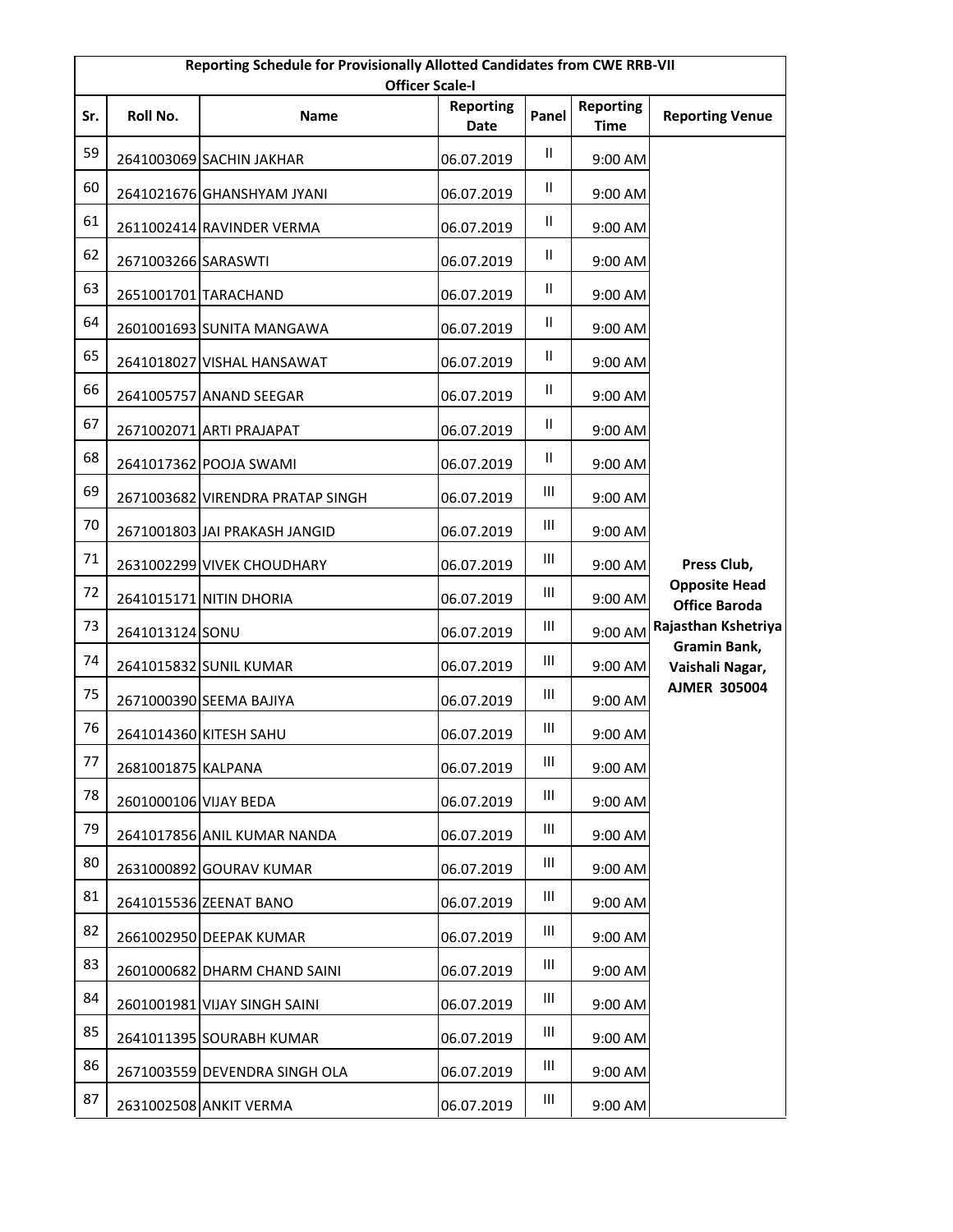|     | Reporting Schedule for Provisionally Allotted Candidates from CWE RRB-VII<br><b>Officer Scale-I</b> |                                |                          |            |                                 |                                              |  |  |
|-----|-----------------------------------------------------------------------------------------------------|--------------------------------|--------------------------|------------|---------------------------------|----------------------------------------------|--|--|
| Sr. | Roll No.                                                                                            | <b>Name</b>                    | <b>Reporting</b><br>Date | Panel      | <b>Reporting</b><br><b>Time</b> | <b>Reporting Venue</b>                       |  |  |
| 88  |                                                                                                     | 2641015696 AMIT KUMAR          | 06.07.2019               | Ш          | 9:00 AM                         |                                              |  |  |
| 89  |                                                                                                     | 2641013827 RAKESH SINGH        | 06.07.2019               | IV         | 9:00 AM                         |                                              |  |  |
| 90  |                                                                                                     | 2681000571 MOHIT KUMAR         | 06.07.2019               | ${\sf IV}$ | 9:00 AM                         |                                              |  |  |
| 91  |                                                                                                     | 2641017119 NEHA JANGID         | 06.07.2019               | IV         | 9:00 AM                         |                                              |  |  |
| 92  | 2611000313 SANDEEP                                                                                  |                                | 06.07.2019               | IV         | 9:00 AM                         |                                              |  |  |
| 93  |                                                                                                     | 2611000346 POONAM DARA         | 06.07.2019               | IV         | 9:00 AM                         |                                              |  |  |
| 94  | 2641020548 ANIL JAT                                                                                 |                                | 06.07.2019               | IV         | 9:00 AM                         |                                              |  |  |
| 95  |                                                                                                     | 2601000171 PAWAN KUMAR JAT     | 06.07.2019               | IV         | 9:00 AM                         |                                              |  |  |
| 96  |                                                                                                     | 2661002764 NIMIT DASAYA        | 06.07.2019               | IV         | 9:00 AM                         |                                              |  |  |
| 97  |                                                                                                     | 2651003104 LALIT SANKHLA       | 06.07.2019               | ${\sf IV}$ | 9:00 AM                         |                                              |  |  |
| 98  |                                                                                                     | 2641010961 DEEPAK BHATI        | 06.07.2019               | IV         | 9:00 AM                         |                                              |  |  |
| 99  |                                                                                                     | 2631005326 KHUSHVEER VERMA     | 06.07.2019               | IV         | 9:00 AM                         |                                              |  |  |
| 100 |                                                                                                     | 2631001289 SHIV PRAKASH        | 06.07.2019               | IV         | 9:00 AM                         | Press Club,                                  |  |  |
| 101 |                                                                                                     | 2681000947 ASHISH KUMAR        | 06.07.2019               | IV         | 9:00 AM                         | <b>Opposite Head</b><br><b>Office Baroda</b> |  |  |
| 102 | 2611001461 KULDEEP                                                                                  |                                | 06.07.2019               | IV         | 9:00 AM                         | Rajasthan Kshetriya                          |  |  |
| 103 |                                                                                                     | 2641012387 SURESH KUMAR SWAMI  | 06.07.2019               | IV         | 9:00 AM                         | Gramin Bank,<br>Vaishali Nagar,              |  |  |
| 104 |                                                                                                     | 2651002588 BUDHA RAM GODARA    | 06.07.2019               | IV         | 9:00 AM                         | <b>AJMER 305004</b>                          |  |  |
| 105 |                                                                                                     | 2671002369 AMIT KUMAR          | 06.07.2019               | IV         | 9:00 AM                         |                                              |  |  |
| 106 | 2601000318 VIPUL                                                                                    |                                | 06.07.2019               | IV         | 9:00 AM                         |                                              |  |  |
| 107 |                                                                                                     | 2671000743 DEEPAKSHEE          | 06.07.2019               | IV         | 9:00 AM                         |                                              |  |  |
| 108 |                                                                                                     | 2651000160 LAXMINARAYAN        | 06.07.2019               | IV         | 9:00 AM                         |                                              |  |  |
| 109 | 2641014226 BASTI RAM                                                                                |                                | 06.07.2019               | L          | 1:30 PM                         |                                              |  |  |
| 110 |                                                                                                     | 2671003863 RAJKUMAR JAKHAR     | 06.07.2019               | T          | 1:30 PM                         |                                              |  |  |
| 111 |                                                                                                     | 2601001029 DEEKSHA MALAKAR     | 06.07.2019               | L          | 1:30 PM                         |                                              |  |  |
| 112 |                                                                                                     | 2651000071 TARUN SONI          | 06.07.2019               | T          | 1:30 PM                         |                                              |  |  |
| 113 |                                                                                                     | 2631003084 NARAYAN RAM         | 06.07.2019               | L          | 1:30 PM                         |                                              |  |  |
| 114 |                                                                                                     | 2671002860 RAJESH KUMAR        | 06.07.2019               | L          | 1:30 PM                         |                                              |  |  |
| 115 |                                                                                                     | 2671003569 ANIL KUMAR          | 06.07.2019               | L          | 1:30 PM                         |                                              |  |  |
| 116 |                                                                                                     | 2641015315 PRADEEP KUMAR PUNIA | 06.07.2019               | L          | 1:30 PM                         |                                              |  |  |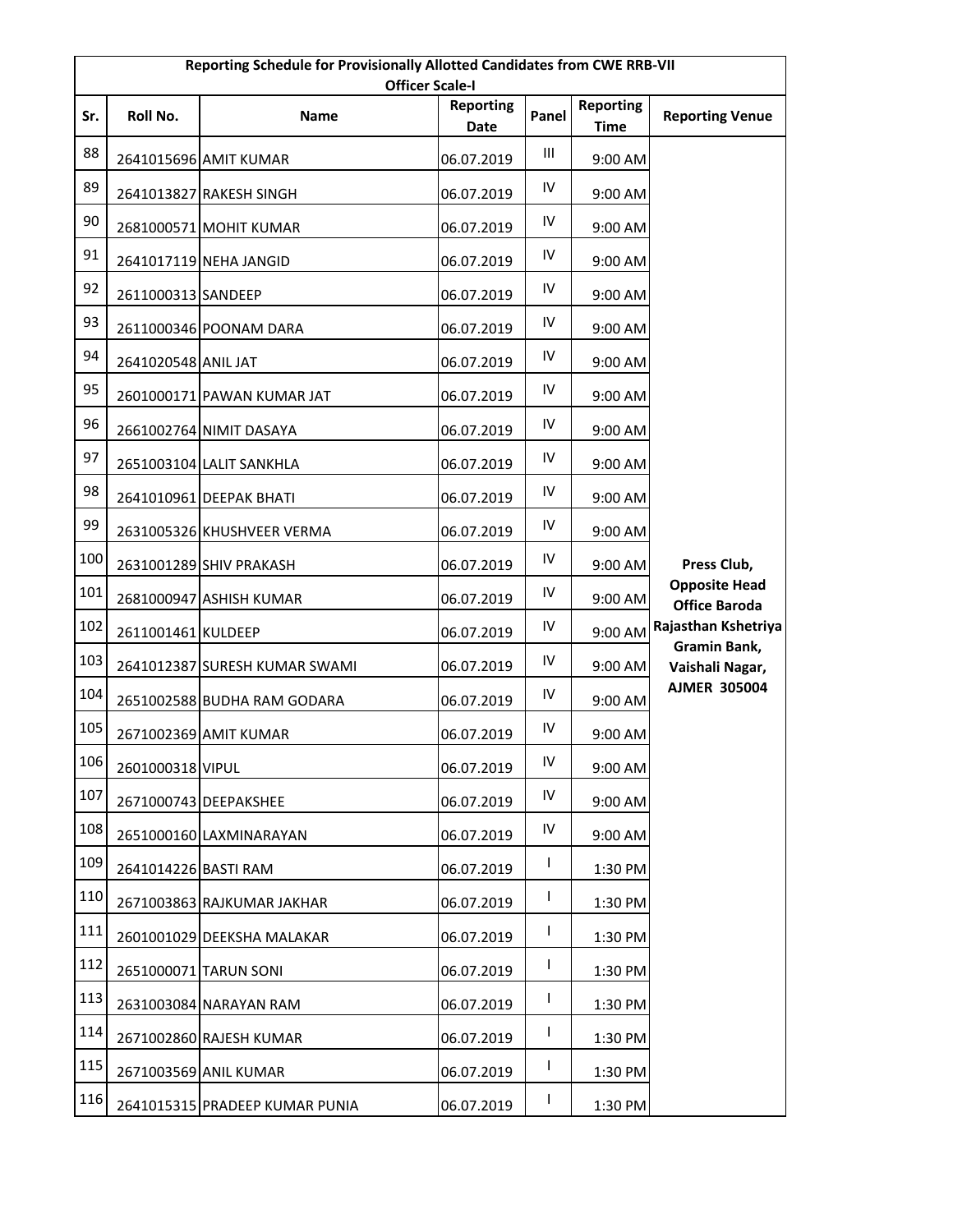| Reporting Schedule for Provisionally Allotted Candidates from CWE RRB-VII<br><b>Officer Scale-I</b> |                     |                                 |                          |               |                                 |                                              |  |
|-----------------------------------------------------------------------------------------------------|---------------------|---------------------------------|--------------------------|---------------|---------------------------------|----------------------------------------------|--|
| Sr.                                                                                                 | Roll No.            | <b>Name</b>                     | <b>Reporting</b><br>Date | Panel         | <b>Reporting</b><br><b>Time</b> | <b>Reporting Venue</b>                       |  |
| 117                                                                                                 |                     | 2641014904 SHIMLA CHOUDHARY     | 06.07.2019               | $\mathsf{I}$  | 1:30 PM                         |                                              |  |
| 118                                                                                                 |                     | 2641012148 NIRMAL DUDI          | 06.07.2019               | T             | 1:30 PM                         |                                              |  |
| 119                                                                                                 |                     | 2631004797 SUMIT SOLANKI        | 06.07.2019               | L             | 1:30 PM                         |                                              |  |
| 120                                                                                                 |                     | 2641013420 RAHUL KUMAR NAGAR    | 06.07.2019               | T             | 1:30 PM                         |                                              |  |
| 121                                                                                                 |                     | 2641014636 UMESH KUMAR          | 06.07.2019               | L             | 1:30 PM                         |                                              |  |
| 122                                                                                                 |                     | 2641017737 ANNU CHOPRA          | 06.07.2019               | L             | 1:30 PM                         |                                              |  |
| 123                                                                                                 |                     | 2631000175 MANISHA KUMARI       | 06.07.2019               | I             | 1:30 PM                         |                                              |  |
| 124                                                                                                 |                     | 2641015652 URMILA KHYALIA       | 06.07.2019               | L             | 1:30 PM                         |                                              |  |
| 125                                                                                                 |                     | 2641013717 KAPIL YADAV          | 06.07.2019               | L             | 1:30 PM                         |                                              |  |
| 126                                                                                                 |                     | 2641004067 DEVENDRA NEHRA       | 06.07.2019               | T             | 1:30 PM                         |                                              |  |
| 127                                                                                                 | 2641012112 PRIYANKA |                                 | 06.07.2019               | L             | 1:30 PM                         |                                              |  |
| 128                                                                                                 |                     | 2631000276 ANJALI YADAV         | 06.07.2019               | T             | 1:30 PM                         |                                              |  |
| 129                                                                                                 |                     | 2641005747 AMIT KUMAR           | 06.07.2019               | Ш             | 1:30 PM                         | Press Club,                                  |  |
| 130                                                                                                 | 2671000365 SURESH   |                                 | 06.07.2019               | Ш             | 1:30 PM                         | <b>Opposite Head</b><br><b>Office Baroda</b> |  |
| 131                                                                                                 |                     | 2641020261 SATISH KUMAR         | 06.07.2019               | Ш             | 1:30 PM                         | Rajasthan Kshetriya                          |  |
| 132                                                                                                 |                     | 2641001183 HIMANSHU KUMAWAT     | 06.07.2019               | Ш             | 1:30 PM                         | Gramin Bank,<br>Vaishali Nagar,              |  |
| 133                                                                                                 |                     | 2641008198 ROHIT YADAV          | 06.07.2019               | Ш             | 1:30 PM                         | <b>AJMER 305004</b>                          |  |
| 134                                                                                                 |                     | 2651002963 RENUKA KANWAR        | 06.07.2019               | $\mathbf{H}$  | 1:30 PM                         |                                              |  |
| 135                                                                                                 |                     | 2641007138 SONU KUMARI SINGHAL  | 06.07.2019               | Ш             | 1:30 PM                         |                                              |  |
| 136                                                                                                 |                     | 2641002335 ROHIT SHARMA         | 06.07.2019               | Ш             | 1:30 PM                         |                                              |  |
| 137                                                                                                 |                     | 2661001029 SHEENA JAIN          | 06.07.2019               | $\mathsf{II}$ | 1:30 PM                         |                                              |  |
| 138                                                                                                 |                     | 2651000014 SHAMBHU SINGH        | 06.07.2019               | Ш             | 1:30 PM                         |                                              |  |
| 139                                                                                                 |                     | 2671001888 PANKAJ KUMAR SHARMA  | 06.07.2019               | Ш             | 1:30 PM                         |                                              |  |
| 140                                                                                                 | 2631005173 MONIKA   |                                 | 06.07.2019               | Ш             | 1:30 PM                         |                                              |  |
| 141                                                                                                 |                     | 2641001290 SHUBHAM GOYAL        | 06.07.2019               | Ш             | 1:30 PM                         |                                              |  |
| 142                                                                                                 |                     | 2651000471 BHANU PRAKASH        | 06.07.2019               | Ш             | 1:30 PM                         |                                              |  |
| 143                                                                                                 |                     | 2641015921 PRIYANKA KUMARI GARG | 06.07.2019               | Ш             | 1:30 PM                         |                                              |  |
| 144                                                                                                 |                     | 2681001903 NAYAN SHARMA         | 06.07.2019               | Ш             | 1:30 PM                         |                                              |  |
| 145                                                                                                 |                     | 2641008995 SHIVAM MITTAL        | 06.07.2019               | Ш             | 1:30 PM                         |                                              |  |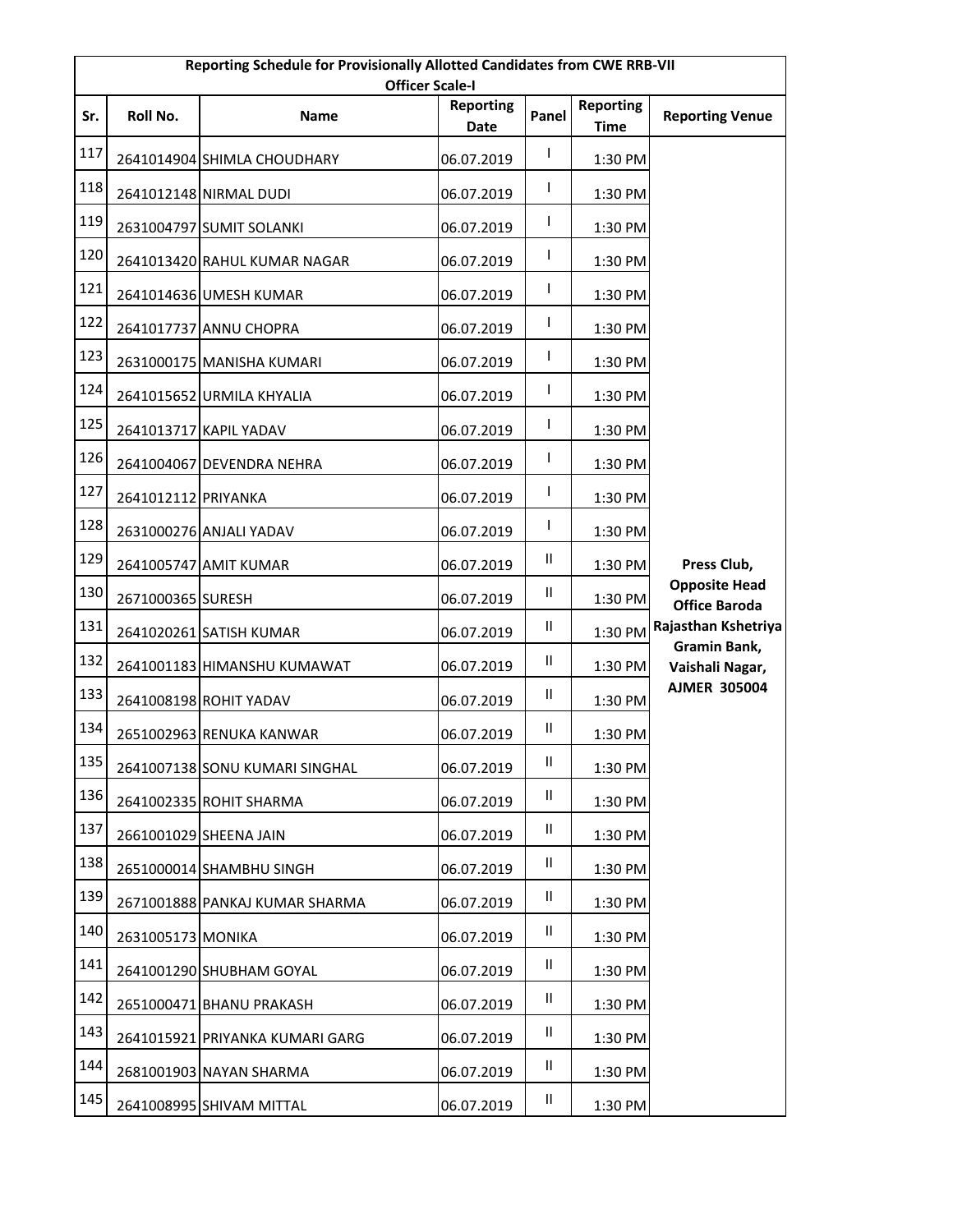| Reporting Schedule for Provisionally Allotted Candidates from CWE RRB-VII<br><b>Officer Scale-I</b> |                       |                                                    |                          |                                    |                                 |                                              |  |
|-----------------------------------------------------------------------------------------------------|-----------------------|----------------------------------------------------|--------------------------|------------------------------------|---------------------------------|----------------------------------------------|--|
| Sr.                                                                                                 | Roll No.              | <b>Name</b>                                        | <b>Reporting</b><br>Date | Panel                              | <b>Reporting</b><br><b>Time</b> | <b>Reporting Venue</b>                       |  |
| 146                                                                                                 |                       | 2661002431 ARNABH CHATTERJEE                       | 06.07.2019               | Ш.                                 | 1:30 PM                         |                                              |  |
| 147                                                                                                 |                       | 2601002101 CHANDRA PRAKASH                         | 06.07.2019               | Ш                                  | 1:30 PM                         |                                              |  |
| 148                                                                                                 |                       | 2641022455 GIREESH KUMAR BANSAL                    | 06.07.2019               | $\mathbf{II}$                      | 1:30 PM                         |                                              |  |
| 149                                                                                                 |                       | 2661002019 ASHUTOSH GAUTAM                         | 06.07.2019               | Ш                                  | 1:30 PM                         |                                              |  |
| 150                                                                                                 | 2611001363 SANJEET    |                                                    | 06.07.2019               | Ш                                  | 1:30 PM                         |                                              |  |
| 151                                                                                                 |                       | 2641009679 SIDDHARTH GOYAL                         | 06.07.2019               | Ш                                  | 1:30 PM                         |                                              |  |
| 152                                                                                                 |                       | 2631004899 MONIKA KANWAR RATHORE                   | 06.07.2019               | Ш                                  | 1:30 PM                         |                                              |  |
| 153                                                                                                 | 2611002471 ANKIT      |                                                    | 06.07.2019               | Ш                                  | 1:30 PM                         |                                              |  |
| 154                                                                                                 | 2611000405 PARAG JAIN |                                                    | 06.07.2019               | Ш                                  | 1:30 PM                         |                                              |  |
| 155                                                                                                 |                       | 2631003029 ANIRUDH PRATAP SINGH SHEKHAWA06.07.2019 |                          | Ш                                  | 1:30 PM                         |                                              |  |
| 156                                                                                                 |                       | 2671002894 ASHUTOSH SHARMA                         | 06.07.2019               | $\ensuremath{\mathsf{III}}\xspace$ | 1:30 PM                         |                                              |  |
| 157                                                                                                 |                       | 2611002786 SAURABH JAIN                            | 06.07.2019               | Ш                                  | 1:30 PM                         |                                              |  |
| 158                                                                                                 |                       | 2631001114 HIMANI SHARMA                           | 06.07.2019               | Ш                                  | 1:30 PM                         | Press Club,                                  |  |
| 159                                                                                                 |                       | 2671002834 SUNNY SWAMI                             | 06.07.2019               | Ш                                  | 1:30 PM                         | <b>Opposite Head</b><br><b>Office Baroda</b> |  |
| 160                                                                                                 |                       | 2631000375 SHIKHA GARG                             | 06.07.2019               | Ш                                  | 1:30 PM                         | Rajasthan Kshetriya                          |  |
| 161                                                                                                 |                       | 2661002894 YOGESH KUMAR GARG                       | 06.07.2019               | Ш                                  | 1:30 PM                         | Gramin Bank,<br>Vaishali Nagar,              |  |
| 162                                                                                                 |                       | 2641007718 KASHISH JETHAWANI                       | 06.07.2019               | Ш                                  | 1:30 PM                         | <b>AJMER 305004</b>                          |  |
| 163                                                                                                 |                       | 2611000306 MADHVI JHA                              | 06.07.2019               | Ш                                  | 1:30 PM                         |                                              |  |
| 164                                                                                                 |                       | 2681001623 PRIYADARSHAN SINGH CHOUHAN              | 06.07.2019               | $\ensuremath{\mathsf{III}}\xspace$ | 1:30 PM                         |                                              |  |
| 165                                                                                                 |                       | 2641014970 DEEPENDRA SINGH                         | 06.07.2019               | Ш                                  | 1:30 PM                         |                                              |  |
| 166                                                                                                 |                       | 2601000487 SACHIN PAREEK                           | 06.07.2019               | $\ensuremath{\mathsf{III}}\xspace$ | 1:30 PM                         |                                              |  |
| 167                                                                                                 |                       | 2641020088 RAMJAN KHAN                             | 06.07.2019               | Ш                                  | 1:30 PM                         |                                              |  |
| 168                                                                                                 |                       | 2641000046 GAURAV GUPTA                            | 06.07.2019               | Ш                                  | 1:30 PM                         |                                              |  |
| 169                                                                                                 |                       | 2641001151 ANJIT SHARMA                            | 06.07.2019               | ${\sf IV}$                         | 1:30 PM                         |                                              |  |
| 170                                                                                                 |                       | 2631003948 JAYA BISHNOI                            | 06.07.2019               | ${\sf IV}$                         | 1:30 PM                         |                                              |  |
| 171                                                                                                 |                       | 2661000225 ASHUTOSH JAIN                           | 06.07.2019               | IV                                 | 1:30 PM                         |                                              |  |
| 172                                                                                                 |                       | 2631004888 SHEMONA MAKKAR                          | 06.07.2019               | IV                                 | 1:30 PM                         |                                              |  |
| 173                                                                                                 |                       | 2611001793 LOVE KUMAR SHARMA                       | 06.07.2019               | ${\sf IV}$                         | 1:30 PM                         |                                              |  |
| 174                                                                                                 |                       | 2651003006 BHAGWAT SINGH                           | 06.07.2019               | IV                                 | 1:30 PM                         |                                              |  |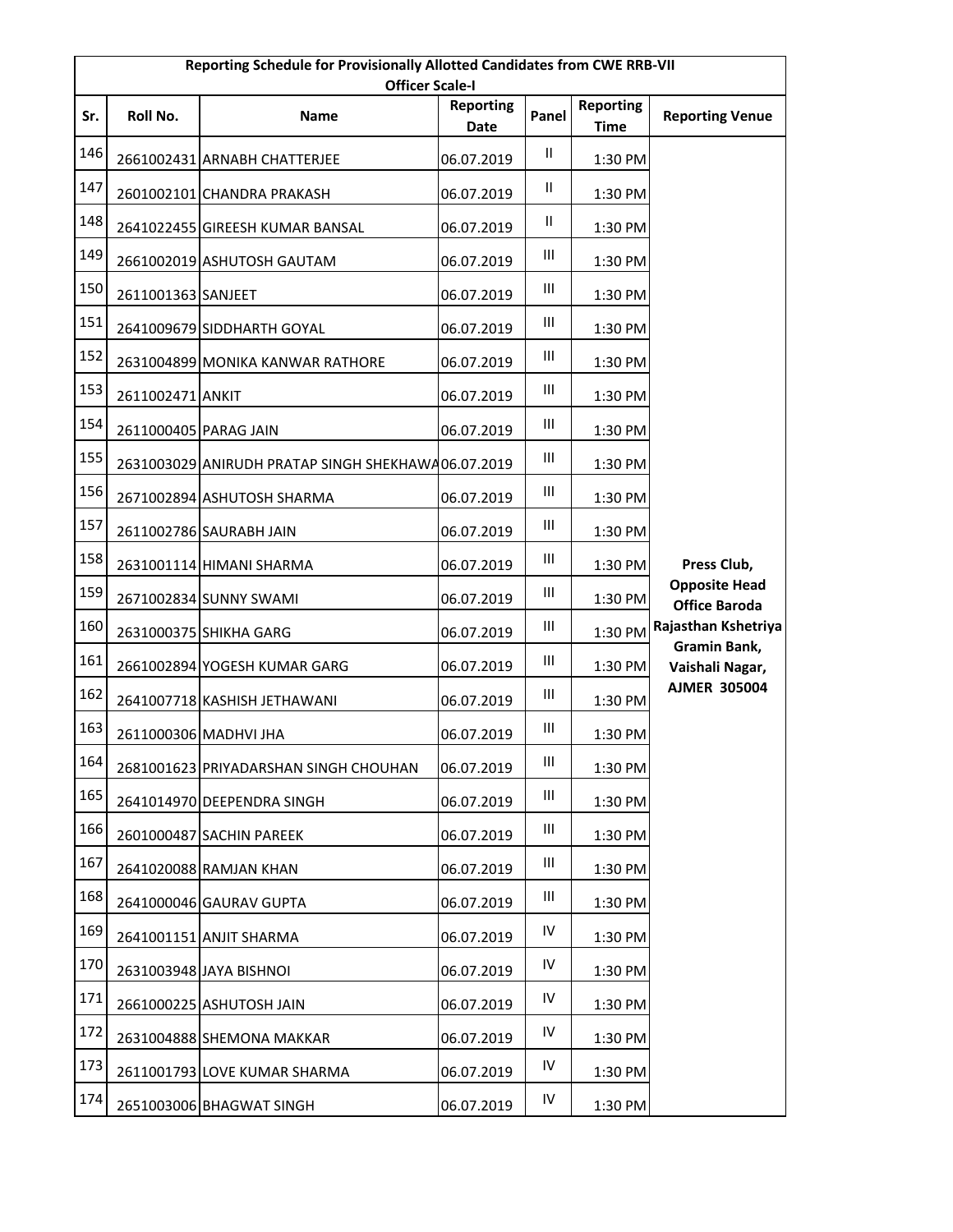| Reporting Schedule for Provisionally Allotted Candidates from CWE RRB-VII<br><b>Officer Scale-I</b> |                      |                                      |                          |              |                                 |                                              |  |
|-----------------------------------------------------------------------------------------------------|----------------------|--------------------------------------|--------------------------|--------------|---------------------------------|----------------------------------------------|--|
| Sr.                                                                                                 | Roll No.             | <b>Name</b>                          | <b>Reporting</b><br>Date | Panel        | <b>Reporting</b><br><b>Time</b> | <b>Reporting Venue</b>                       |  |
| 175                                                                                                 |                      | 2631003951 DEVHUTI AGARWAL           | 06.07.2019               | IV           | 1:30 PM                         |                                              |  |
| 176                                                                                                 |                      | 2651000128 KULDEEP SINGH CHAUHAN     | 06.07.2019               | IV           | 1:30 PM                         |                                              |  |
| 177                                                                                                 |                      | 2631001637 VAIBHAV CHOUDHARY         | 06.07.2019               | ${\sf IV}$   | 1:30 PM                         |                                              |  |
| 178                                                                                                 |                      | 2601002110 VARSHA MAHESHWARI         | 06.07.2019               | IV           | 1:30 PM                         |                                              |  |
| 179                                                                                                 |                      | 2611002587 SAHIL NAGPAL              | 06.07.2019               | IV           | 1:30 PM                         |                                              |  |
| 180                                                                                                 |                      | 2641011083 MAMATA GUPTA              | 06.07.2019               | IV           | 1:30 PM                         |                                              |  |
| 181                                                                                                 |                      | 2601001469 LAXMI MAHESHWARI          | 06.07.2019               | IV           | 1:30 PM                         |                                              |  |
| 182                                                                                                 |                      | 2641012953 SHUBHAM AGRAWAL           | 06.07.2019               | IV           | 1:30 PM                         |                                              |  |
| 183                                                                                                 |                      | 2641008310 ARIHANT KUMAR JAIN        | 06.07.2019               | IV           | 1:30 PM                         |                                              |  |
| 184                                                                                                 |                      | 2641013055 BHUPENDRA SINGH SHEKHAWAT | 06.07.2019               | IV           | 1:30 PM                         |                                              |  |
| 185                                                                                                 |                      | 2661003027 ARPIT MITTAL              | 06.07.2019               | IV           | 1:30 PM                         |                                              |  |
| 186                                                                                                 |                      | 2641018202 KRISHAN KUMAR GOYAL       | 06.07.2019               | IV           | 1:30 PM                         |                                              |  |
| 187                                                                                                 |                      | 2611000659 PANKAJ BHARTI SHARMA      | 06.07.2019               | IV           | 1:30 PM                         | Press Club,                                  |  |
| 188                                                                                                 |                      | 2641000747 JYOTSNA MAKKAR            | 06.07.2019               | IV           | 1:30 PM                         | <b>Opposite Head</b><br><b>Office Baroda</b> |  |
| 189                                                                                                 |                      | 2641018274 RAHUL SHEKHAWAT           | 08.07.2019               | L            | 9:00 AM                         | Rajasthan Kshetriya                          |  |
| 190                                                                                                 |                      | 2641018380 AYUSH TRIVEDI             | 08.07.2019               | L            | 9:00 AM                         | Gramin Bank,<br>Vaishali Nagar,              |  |
| 191                                                                                                 |                      | 2641020782 PRASOON GUPTA             | 08.07.2019               | $\mathsf{I}$ | 9:00 AM                         | <b>AJMER 305004</b>                          |  |
| 192                                                                                                 | 2671000110 AYUB KHAN |                                      | 08.07.2019               | T            | 9:00 AM                         |                                              |  |
| 193                                                                                                 |                      | 2641012567 RAKHI SARAF               | 08.07.2019               | T            | 9:00 AM                         |                                              |  |
| 194                                                                                                 |                      | 2641019395 RAHUL SAINI               | 08.07.2019               | T            | 9:00 AM                         |                                              |  |
| 195                                                                                                 |                      | 2641009859 ANCHAL GUPTA              | 08.07.2019               | L            | 9:00 AM                         |                                              |  |
| 196                                                                                                 |                      | 2641010451 DIKSHA MITTAL             | 08.07.2019               | L            | 9:00 AM                         |                                              |  |
| 197                                                                                                 |                      | 2681000593 KAILASH CHANDRA CHOUBISA  | 08.07.2019               | I            | 9:00 AM                         |                                              |  |
| 198                                                                                                 |                      | 2641002470 VERSHA JAIN               | 08.07.2019               | L            | 9:00 AM                         |                                              |  |
| 199                                                                                                 |                      | 2641004172 ALKA SHARMA               | 08.07.2019               | L            | 9:00 AM                         |                                              |  |
| 200                                                                                                 | 2631003631 NISHA     |                                      | 08.07.2019               | L            | 9:00 AM                         |                                              |  |
| 201                                                                                                 | 2631000066 HEENA     |                                      | 08.07.2019               | L            | 9:00 AM                         |                                              |  |
| 202                                                                                                 |                      | 2641021340 MOHAK SAXENA              | 08.07.2019               | L            | 9:00 AM                         |                                              |  |
| 203                                                                                                 | 2611002666 MOHIT     |                                      | 08.07.2019               | L            | 9:00 AM                         |                                              |  |